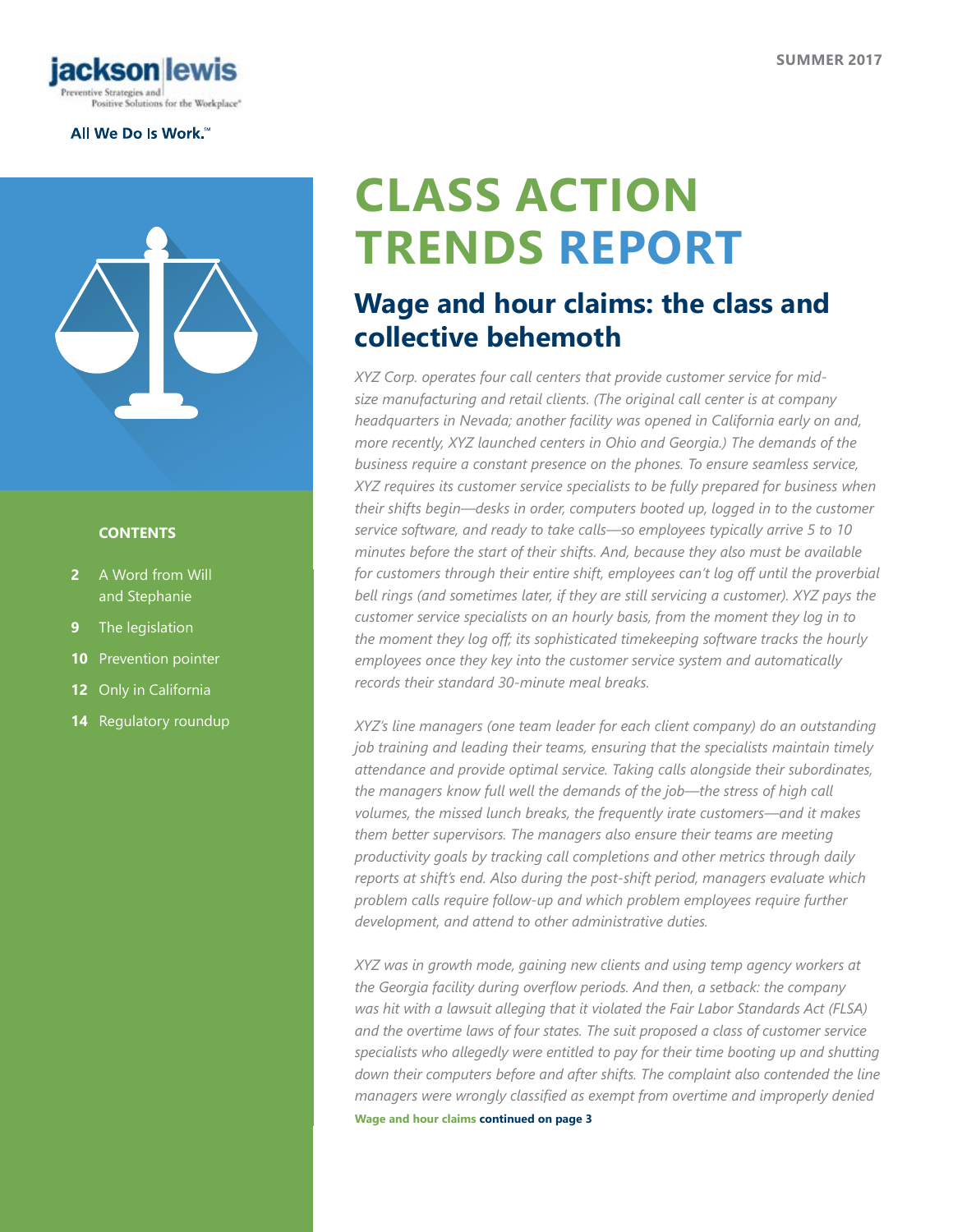## <span id="page-1-0"></span>**A WORD FROM WILL AND STEPHANIE**

Despite a slight drop in filings in 2016, it remains a "bull market" for wage and hour class actions, with no crash in sight. Indeed, the number of wage and hour filings increased 450 percent since 2000 and, aside from the litigations, the U.S. Department of Labor touted more than \$266 million in wages recovered for 280,000 workers in fiscal year 2016 alone. The scary news: these statistics do not account for lawsuits filed in state courts under state wage and hour laws.

Wage and hour lawsuits are big business and the stakes in these cases remain quite high for companies. Legal challenges to the applicability of overtime exemptions and the compensability of "donning and doffing" and alleged off-the-clock work fill court dockets across the country. While your company's policies may appear compliant, potentially risky practices and procedures may slip through the cracks. For example, does your company permit nonexempt personnel remote access to the company's computer systems? Does your company have a method to capture such time? Does your company require an employee to boot-up a computer to clock in to work? Does the timeclock capture the amount of time it takes to complete the boot-up? If you answered "yes, no, yes, no" your company looks awfully similar to employers subject to these lawsuits.

The broader the impact of the company procedure or practice, the greater the risk. Although a lone employee working five minutes per day off the clock may appear manageable, if there were 100 other employees subject to the same practice, the exposure increases exponentially. The FLSA's three-year statute of limitations for willful violations and seemingly automatic assessment of liquidated (double) damages quickly turns the

liability period into the equivalent of six years. If this were not appetizing enough for the plaintiff's bar, plaintiff's counsel also collects costs and attorney's fees if the jury returns a verdict in the plaintiffs' favor.

Procedurally, the deck appears stacked against employers. With a split in the circuits regarding the enforceability of classaction waivers, relatively low standard to obtain conditional certification, questionable efficacy of offers of judgment, and opt-out procedures for state wage and hour law claims, significant challenges await defendants in these actions.

As legendary UCLA basketball coach John Wooden has said, failing to prepare is preparing to fail. This issue discusses the types of claims filling the dockets (*e.g.*, tip-pooling, donning and doffing, computer boot-up, and off-the-clock work), tips for avoiding these claims, and defense strategies against collective and class action lawsuits asserting wage and hour claims. After you read this edition, you should come away with a better understanding of the risks your company faces in collective and class action claims. We urge you to absorb this material and apply it to find any potential vulnerabilities that a plaintiff's attorney may exploit in a lawsuit. Indeed, preparation is the only way to avoid failure in the defense against class and collective wage and hour claims.

Very truly yours,

### *William J. Anthony*

*518-512-8700 • E-mail: AnthonyW@jacksonlewis.com*

## *Stephanie L. Adler-Paindiris*

*407-246-8440 • E-mail: Stephanie.Adler-Paindiris@jacksonlewis.com*

### **About the** *Class Action Trends Report*

The Jackson Lewis *Class Action Trends Report* seeks to inform clients of the critical issues that arise in class action litigation practice, and to suggest practical strategies for countering such claims. Authored in conjunction with the editors of Wolters Kluwer Law & Business *Employment Law Daily*, the publication is not intended as legal advice; rather, it serves as a general overview of the key legal issues and procedural considerations in this area of practice. We encourage you to consult with your Jackson Lewis attorney about specific legal matters or if you have additional questions about the content provided here.

#### *Jackson Lewis editorial team*

Stephanie L. Adler-Paindiris *Co-Leader, Class Actions & Complex Litigation Practice Group*

William J. Anthony *Co-Leader, Class Actions & Complex Litigation Practice Group*

Stephanie L. Goutos *Editorial Leader, Class Action Trends Report*

Brett M. Anders Justin R. Barnes Brian T. Benkstein Alison B. Crane Paul DeCamp Elizabeth S. Gerling David R. Golder Douglas J. Klein James M. McDonnell Tony H. McGrath Jonathan M. Minear L. Dale Owens

Cary G. Palmer Paul Patten Robert M. Pattison Scott M. Pechaitis Vincent E. Polsinelli T. Chase Samples

Christine A. Slattery Christopher J. Stevens Jesse I. Unruh Robert D. Vogel David T. Wiley

#### *Employment Law Daily editorial team*

Joy P. Waltemath, J.D., *Managing Editor* Lisa Milam-Perez, J.D., *Senior Employment Law Analyst*

Mail regarding your subscription should be sent to contactus@jacksonlewis.com or Jackson Lewis P.C. 666 Third Avenue, New York, NY 10017. Attn: Client Services. Please include the title of this publication. © 2017 Jackson Lewis P.C.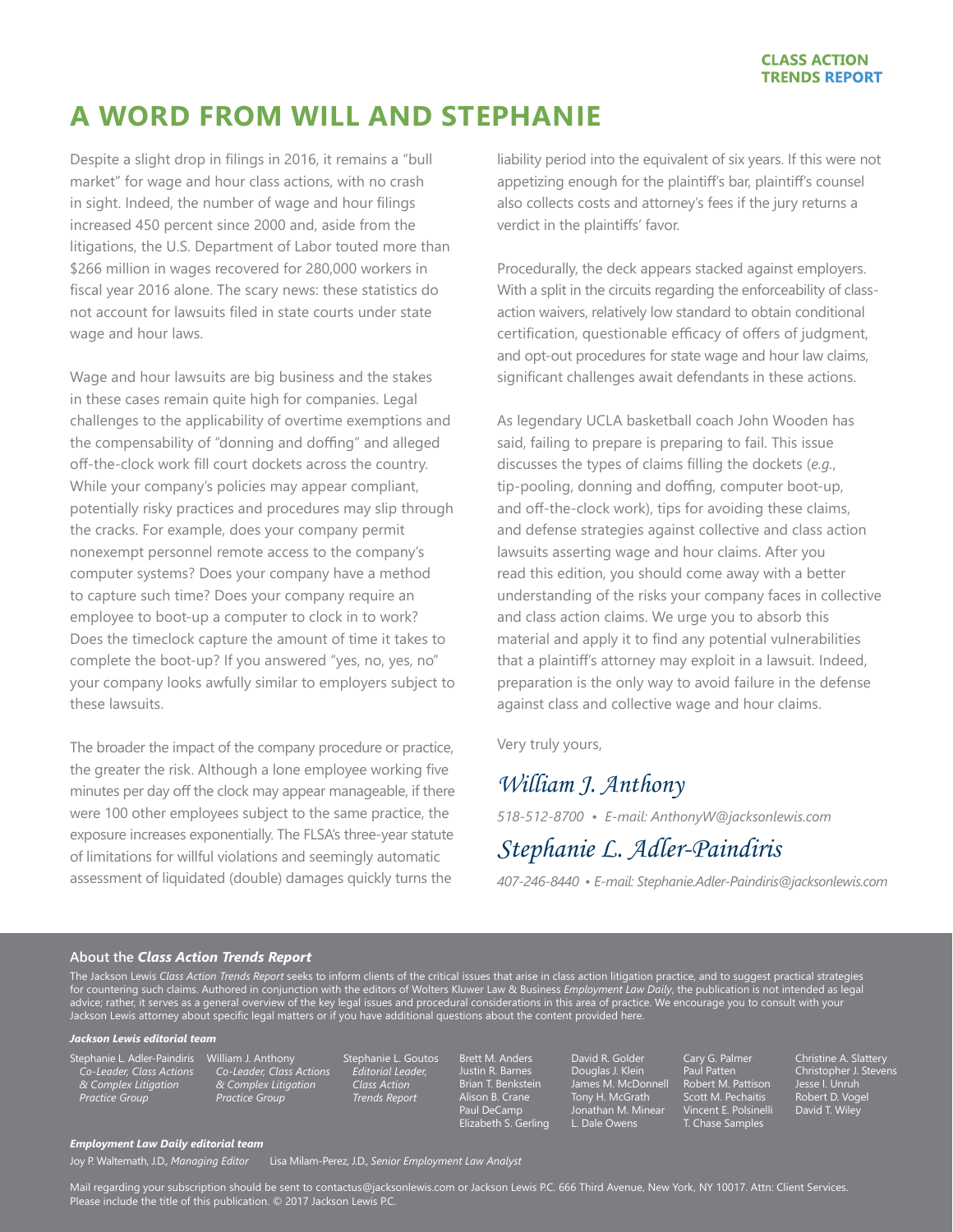*overtime compensation. The named plaintiff, a line manager in Ohio, claims she works 10-12 hours of unpaid overtime per week—more than 500 hours per year. But she's a salaried employee—so who's keeping track?*

Wage and hour claims make up the bulk of multi-plaintiff employment litigation by a significant margin. The sheer volume of cases, coupled with the size of possible classwide damages, make potential wage and hour violations the proverbial "keeps you up at night" issue for employers, small and large. To make matters worse, the FLSA is complex and its application can be unpredictable. Even the most sophisticated and conscientious employers can find themselves inadvertently facing a potential violation.

**Different than discrimination.** Wage and hour cases differ both in form and substance from discrimination suits. Generally speaking, plaintiffs are not required to exhaust administrative remedies before pursuing wage and hour claims, and collective wage and hour claims brought under the FLSA have distinct procedural mechanisms. Also, on the plus side, they tend to differ markedly in tone.

"Wage and hour cases are generally not about malicious conduct or painting someone as evil," said Paul DeCamp, a Principal in the Washington, D.C. Region office of Jackson Lewis and former Administrator of the U.S. Department of Labor's Wage and Hour Division. "Often the facts presented by the two sides are not

### *... more than most litigation, wage and hour suits are driven disproportionately by the plaintiff's bar.*

**A growth industry.** Once a sleepy New Deal-era statute seemingly destined to lay dormant for decades as a source of litigation, during the past 20 years the FLSA emerged as a "go-to" cause of action once the plaintiff's bar discovered it could make for booming business. There are several reasons why this occurred. As noted, compliance with the statute is challenging. The FLSA also does not require a showing of ill intent to establish a violation. Perhaps most importantly, the FLSA (and most of its state counterparts) has a statutory attorney's fee provision. "Plaintiff's lawyers know they are going to get their fees every time," said Justin Barnes, a Principal in the Atlanta office of Jackson Lewis. "Even if they get just \$1,000 for their client, they can ask for \$100,000 in fees."

Consequently, more than most litigation, wage and hour suits are driven disproportionately by the plaintiff's bar. Plaintiff's attorneys are keenly aware of the complexities of the statute and the pitfalls awaiting employers. "As a plaintiff's attorney, you know that if you start digging you are going to find something wrong," Barnes said. "And as soon as you find something wrong…"

Wage and hour cases are far more likely to be class cases than single-plaintiff suits. The FLSA's resurgence, coinciding with the general rising tide of class litigation, has left employers increasingly vulnerable.

fundamentally irreconcilable the way they can be in harassment or discrimination litigation. The factual disputes in wage and hour cases are

more often a matter of degree, such as whether an employee spent five minutes or fifteen minutes on a task, or how often an employee had occasion to direct the work of other employees, as opposed to a straight-up credibility dispute in a discrimination case where the jury ordinarily has to sort out which side is lying less. And certainly the stigma associated with a technical and non-willful wage and hour violation, such as failure to include a nondiscretionary bonus in the regular rate, is less than the reputational harm that results from allegations of bias against, or hostility toward, a protected class of workers."

**WAGE AND HOUR CLAIMS continued on page 4**

## **By the numbers …**

In 2016, of the class action cases that Jackson Lewis attorneys defended, 79 percent were wage and hour class and/or collective actions.

In 2017, 80 percent of the firm's class action cases year-to-date are wage and hour class and/or collective actions.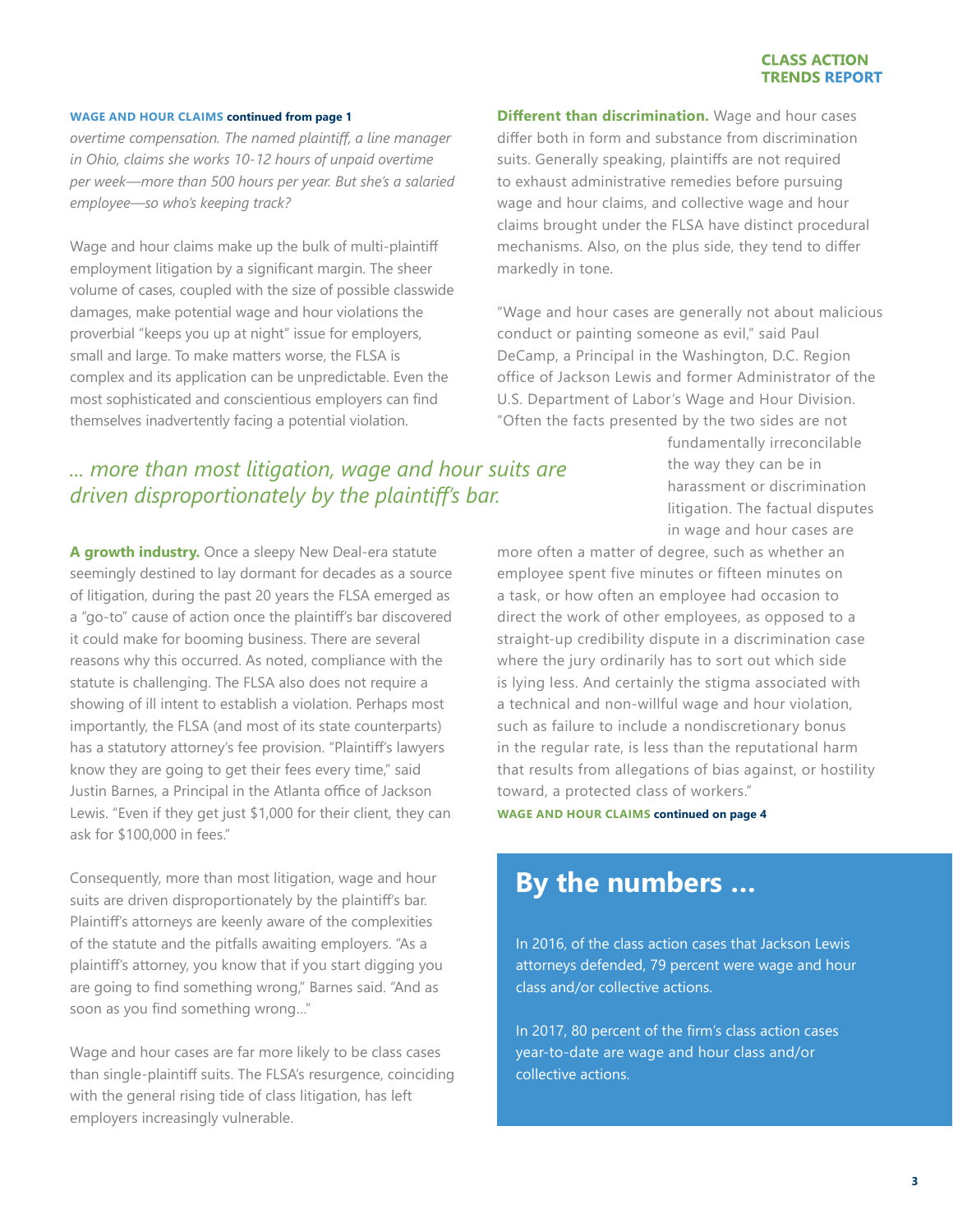**Plenty of room for error.** Each workday is an opportunity for employers to run afoul of the FLSA. Consider the call center hypothetical above. Its employees *may* be entitled to pay for their pre-shift computer boot-up and post-shift time and other pre- and post-shift duties such as organizing their desks and so on. If their pay was docked for lunch breaks they did not actually take, that would be another violation. If the line managers are found to be nonexempt employees, the company would be liable for any unpaid overtime the managers worked. And if the employer did not maintain records of the manager's hours, it may be hard-pressed to effectively limit the employees' claimed hours.

"I don't know that I have ever come across an employer that I can say with one-hundred percent certainty that it is absolutely doing everything right and is not susceptible to any claims," said Barnes. "It's nearly impossible to avoid an employee claiming he or she did more work than she was paid for. And there are so many nuances to calculating the regular rate of pay under the statute, and other requirements—nuances other than just making sure you're paying for the time you're supposed to pay for."

"I have come to the conclusion that it is literally impossible for a business of any size to be 100-percent compliant with every aspect of wage and hour law to the point where no worker can even plausibly allege a violation," echoed DeCamp. In fact, in 2016, the U.S. Department of Labor (DOL) itself paid out approximately \$7 million for misclassifying a large group of its own employees as exempt from overtime, he noted. It was not the agency's first offense. "If even the federal agency tasked with

interpreting and enforcing these laws cannot find a way to comply, suffering repeated violations, what chance do mom-and-pop businesses have of being perfect?"

"It's not just the DOL—we see plaintiff's firms get hit with wage and hour claims, too," Barnes added.

**Changing targets.** Plaintiff's attorneys seem to graze from industry to industry searching for wage and hour violators. Federal and state courts have fielded an onslaught of lawsuits from mortgage underwriters, financial services advisors, insurance brokers, and retail managers alleging they were misclassified as exempt white-collar professionals. Courts have also seen a surge of cable installation technicians, oilfield workers, information technology professionals, truck and ridesharing drivers, and even exotic dancers, to name a few, arguing they are statutory employees and *not* independent contractors (despite the contractual agreements under which they provide their labor). Most recently, bakery delivery drivers appear to be riding this particular litigation wave.

Plaintiff's attorneys look for sectors with common ways of doing business—uniform employment practices that they will argue are unlawful. "You can count on plaintiff's attorneys to look for industries where there are widespread practices that may arguably violate the FLSA," Barnes said. "An industry where it's been done one way—and done that way for 70 years—will be vulnerable." For example, as independent contractor misclassification suits have heated up, the plaintiff's bar has pursued industries that have long utilized this business model, such as firms in construction, transportation, and technology.

**WAGE AND HOUR CLAIMS continued on page 5**

## **Which FLSA requirements commonly "trip up" well-meaning employers?**

"We see a lot of challenges regarding failure to include all necessary elements of employees' compensation (such as commissions, bonuses, and shift differentials) in the regular rate, leading to underpayment of overtime," Paul DeCamp cautioned. "We also see day rate and partial hourly pay arrangements for exempt employees

that do not necessarily comply with the rules regarding 'salary basis' compensation."

Those compliance challenges will be addressed in forthcoming issues of the *Class Action Trends Report*.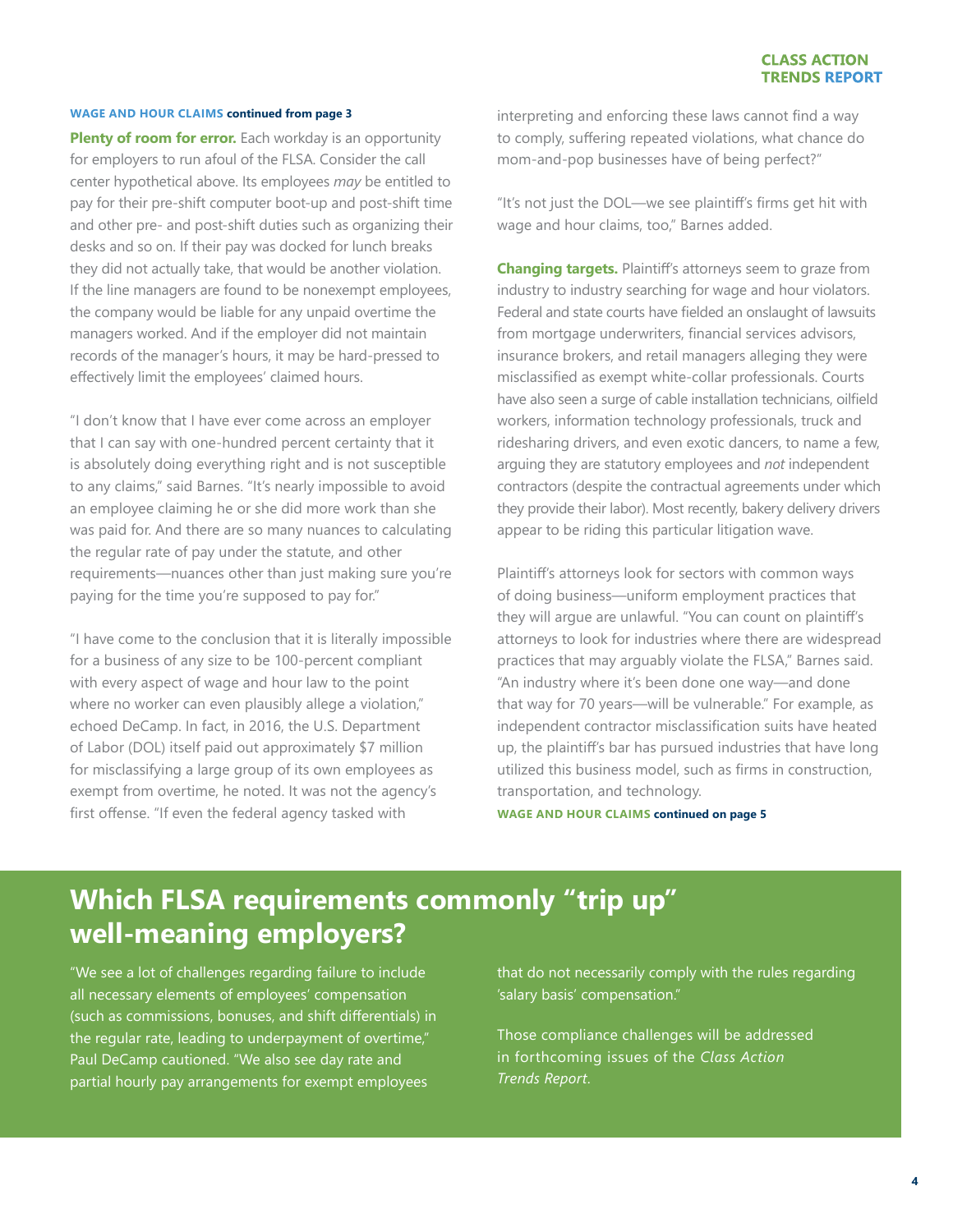"Plaintiff's attorneys will come up with a theory, go out and attack a few companies, see if they can get any traction, see if they can keep it rolling," Barnes explained. "If not, they move on to another industry."

**Theories of liability.** Generally, employers violate the FLSA if they do not pay nonexempt employees at least the minimum wage for each hour worked, or fail to pay an overtime premium for hours worked over 40 in a workweek. While some theories of liability are tried and true, the plaintiff's bar constantly trolls for new and creative ideas for bringing claims. Alleged violations can come in various permutations.

- What are "hours worked"? Does "off-the-clock" time spent walking to and from the assembly line, "donning and doffing" work gear, taking training courses, or waiting to have one's bags checked after clocking out for the day count as compensable time?
- *Who is an "exempt" employee?* Financial advisors, insurance claims investigators, independent salespersons, assistant retail managers, and help desk technicians have systematically challenged their status as overtime-exempt.

independent cosmetics sales consultants have argued they are employees under the FLSA and are entitled to overtime pay.

■ Who is the "employer"? Are national franchisors "joint employers" and thus liable for wage violations by their franchisees? What about companies that use staffing agencies to operate particular functions of their enterprise?

As the world of work evolves and new technologies emerge, new theories of wage and hour liability unfold. Must employers pay nonexempt employees who respond to their work email from home at night? Are rideshare drivers "employees," or simply app users? How are GPS and other employee tracking devices altering timekeeping practices? Employers must consider the compliance implications of these and future developments.

Moreover, wage and hour cases often involve *multiple* types of claims. "For example," DeCamp said, "an exemption misclassification case will often include a claim for failure to provide meal or rest periods required under state law, especially in California. Independent contractor misclassification cases can also seek recovery for time spent donning and doffing."

### *As the world of work evolves and new technologies emerge, new theories of wage and hour liability unfold.*

**State-law claims.** In addition to the FLSA, employers must comply with state wage and hour laws and wage payment

- Where's my pay? Does the employer "auto-deduct" time for meal periods even when the employee works through the meal break? Is the employer rounding its employees' time to the nearest quarter hour or other increment? If so, to the extent the rounding is benefiting the employer more than the employee, the employer could be on the hook for unpaid time.
- Where's the rest of it? Does the employer factor in all forms of compensation, such as commissions and certain bonuses, when calculating the "regular rate of pay" for overtime purposes? Is it properly availing itself of the "tip credit"? Can it include kitchen staff in the servers' tip pool? Are the costs of uniform cleaning dropping hourly wages below the mandatory minimum?
- Who are "employees"? In recent years, student interns, college athletes, consignment volunteers, and even

statutes that may be more protective of employees than the federal law. The minimum wage rate varies by state sometimes sharply—and more recently, by municipality. Some jurisdictions require that overtime be paid after eight hours in a single workday—not just for hours beyond 40 in a week. Some states require employers to provide additional "spread of hours" compensation if employees work more than 10 hours in a single workday. Allegations that employees were required to work through meal and rest periods without pay are frequently asserted state-law claims. Further, while many states mirror the FLSA's criteria for defining statutory overtime exemptions, some states apply different standards for employers to satisfy. State laws can also impose additional penalties beyond those found in the FLSA. All of this is particularly vexing for employers with operations in more than one state. **WAGE AND HOUR CLAIMS continued on page 6**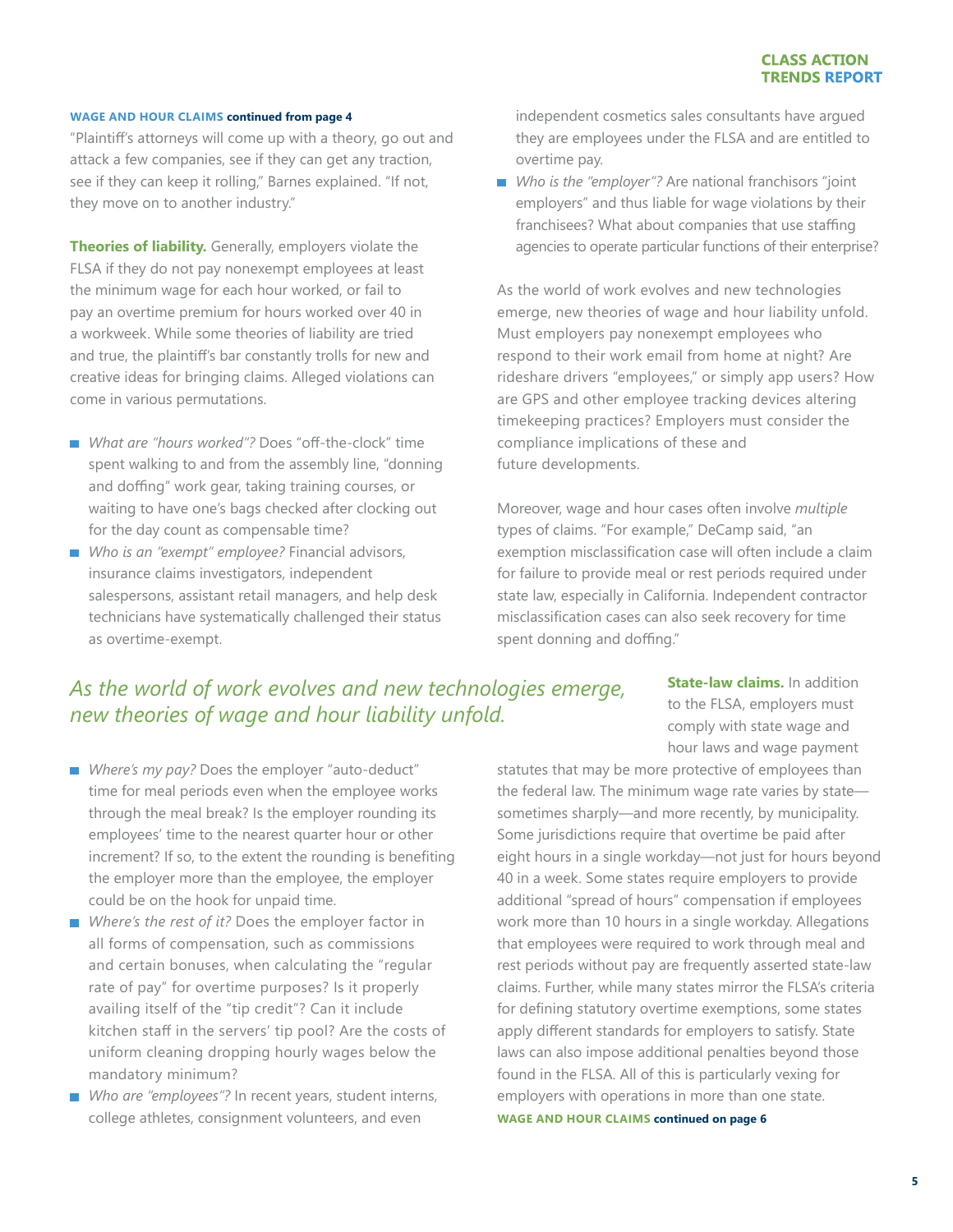#### **WAGE AND HOUR CLAIMS continued from page 5**

Moreover, where class actions are concerned (again, in the wage and hour context, plaintiffs usually sue on behalf of a putative class), there are important procedural differences when litigating state vs. federal wage and hour claims. Section 216(b) of the FLSA provides for *collective action* suits, in which employees interested in joining the action may affirmatively *opt in*, while state-law wage claims proceed according to standard Rule 23 *class action* procedures, which call for class members to *opt out* if they do not wish to be included. Of course, many lawsuits assert both FLSA and state-law claims, leaving employers to defend a *hybrid* action, having both collective (opt-in) and class (opt-out) claims. The prevalence of each type of suit varies by state.

"It varies significantly depending on where you are," Barnes noted. "In Georgia, for example, you are not going to see

Rule 23 wage and hour claims because there are not state wage laws that are very susceptible to bringing Rule 23 claims. However, in California—although we are seeing more FLSA collective actions there of late—you will litigate the vast majority of your wage and hour class actions under Rule 23. Finally, there are those states where you will see hybrid actions. Those are usually states that have state wage and hour laws, but the laws are not as broad as states like California. We see this often in the Midwest."

Procedural differences abound between Section 216(b) and Rule 23 litigation. Most significantly, in Rule 23 cases, the statute of limitations is tolled at the time the complaint is filed, so, Barnes noted, "there is no rush to litigate certification quickly." The opposite is true in FLSA cases (with the court-created, two-stage certification procedure), **WAGE AND HOUR CLAIMS continued on page 7**

### **But we weren't clocking them—they're** *salaried***!**

One of the unique frustrations of wage and hour compliance and litigation is that many employers do not require their exempt employees to track their work time. Indeed, exempt employees will tell you this is one of the particular advantages of *being* exempt. The problem arises, however, when those employees challenge their exempt status and contend they should have been classified as nonexempt—and paid overtime for all those hours they claim to have worked beyond 40 in a given workweek. How can employees establish the overtime hours they've worked? And how can an employer challenge their assertion without the benefit of time records? The employer's failure to track their hours is a distinct disadvantage.

In *Anderson v. Mt. Clemens Pottery*, the U.S. Supreme Court endorsed a burden-shifting approach in such situations that creates challenges for employers. Under this approach, absent records accurately showing exactly how much time was worked (which are rare in the case of misclassification claims), employees can satisfy their initial burden simply by proving that they performed work for which they were not properly compensated and by proving the amount of unpaid work "as a matter of just and reasonable inference." The burden then shifts

back to the employer to rebut the claim by producing records or other evidence showing precisely how much time was worked. Without such evidence, the court can award damages based on the estimates provided by the employees even if they are "only approximate."

This problem is present not just in misclassification cases, where the likelihood of *any* time records is rare. It also exists where employees are claiming they were forced to work off the clock, such that the time records the employer *does* have are allegedly inaccurate. The problem is exacerbated because of, quite simply, human nature. Most everyone believes they work hard at their jobs. It is common to overstate or exaggerate the amount of time actually worked. Therefore, guess what happens when an employee is asked to provide an "approximation" of how much time she worked, each week, week in and week out, during what could be a three-year statute of limitations period? An overstated and exaggerated estimate.

Multiply this inflated "approximation" by the number of class members and one can see the problem that it poses for employers. From the employer's perspective, employeeplaintiffs rarely underestimate their claimed hours.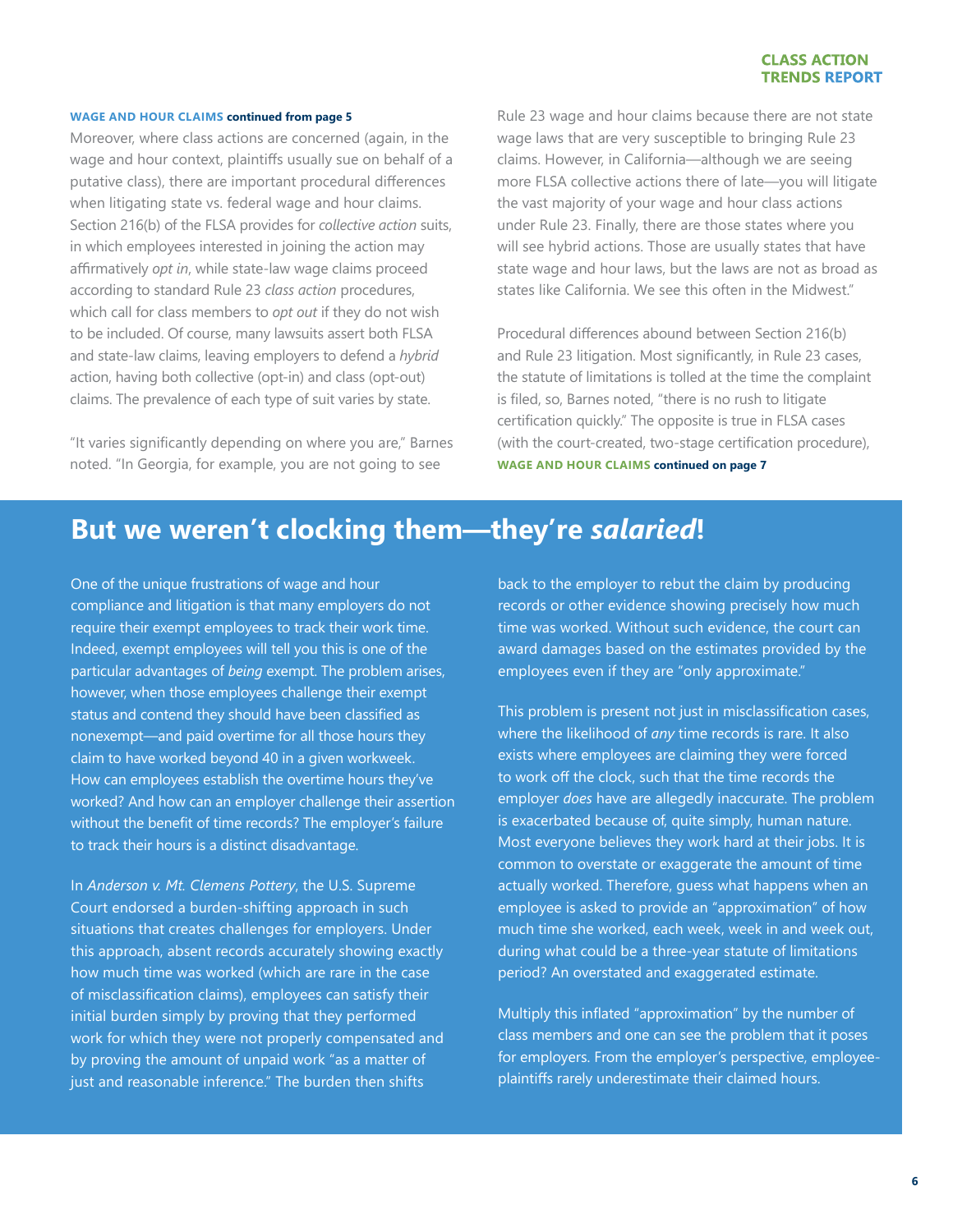since the statute of limitations is not tolled until an opt-in plaintiff files the requisite consent form. Consequently, when facing an FLSA collective action, an employer must oppose conditional certification much sooner in the case. "In Rule 23 cases, you often will not fight certification until really late in the case. But in FLSA cases, you have to decide really early on—almost immediately—whether you are going to fight conditional certification and, if so, how to do it."

**The call center case.** As for the XYZ Corp. litigation about to unfold in our hypothetical scenario above, the company and its defense counsel will grapple with these and other open questions:

- $\blacksquare$  Is the time spent preparing for the day and winding down at day's end so insignificant as to be "de minimis" and not compensable (and is the "de minimis" rule even applicable now)?
- Did *all* the employees work through lunch breaks? Can they all have spent the same amount of time preparing for the workday? If not, are they "similarly situated" for purposes of certifying their class claims?
- Are the line managers engaged in management as their primary duty, or are they mainly customer service specialists, like their subordinates?
- Do the line managers belong in the same class with their subordinates either way?
- $\blacksquare$  How can the employer defend the overtime claims when it classified the managers as exempt, salaried employees—and never tracked their hours?
- $\blacksquare$  How can the customer service specialists prove they worked through lunch breaks?
- Will the line manager's daily reports help or hurt defense of the claims?
- What computer systems did the employees utilize, and did those systems keep records of individual users that may be used to reconstruct potential work time?
- Are the temporary workers XYZ's employees? If so, can they join the putative Georgia class? Are they a viable subclass?
- If XYZ is found to have misclassified its line managers, will the employees be entitled to backpay at a timeand-a-half rate? How far back must it pay, given that the challenged practice has been in place for years?
- Will the call center's own clients get dragged into this lawsuit as joint employers?
- $\blacksquare$  If a class or collective action is certified, how large is the putative class/collective? How many people do we anticipate will join the collective or opt out of the class?
- Are the employees entitled to liquidated (double) damages under the FLSA or additional liquidated damages under applicable state laws?
- If XYZ loses, will it be on the hook for plaintiff's attorney's fees? Could those fees eclipse the amount of money the plaintiffs are seeking?
- Will the company's insurance cover this?
- What steps should I take now to cut off any ongoing exposure?

Moreover, in addition to the federal claim, there may be four distinct state laws to contend with in the litigation *including* California law, which presents its own unique set of problems.

**Mapping the defense strategy.** "Certain types of claims, such as those that truly involve a pay practice that affected a broad group of employees in roughly the same way, tend to be strong candidates for conditional or class certification," DeCamp explained. "Understanding the judge, the claim, and the jurisdiction, and how those factors bear on the likelihood of certification certainly informs the defense strategy," he said.

"There are many judges and jurisdictions that have earned a reputation for being plaintiff-friendly with respect to conditional or class certification," DeCamp continued. "We represented a client several years ago in putative class cases in the Eastern District of Virginia and the Southern District of New York. The cases involved very similar claims, and the judge in Virginia denied conditional certification. In the New York case, by contrast, not only was conditional certification essentially a foregone conclusion, but in the initial conference, the court sua sponte asked, "So, there's going to be a Rule 23 class, right?"

Right out of the gate, the strategic defense decisions also require knowing your opponent. "One of the first things I need to do is know who my opposing counsel is," Barnes said. "Once I know who they are, I have a better understanding of what their end goal is. For example, plaintiff's firms differ in their approaches to early settlement, class and collective action certification, **WAGE AND HOUR CLAIMS continued on page 8**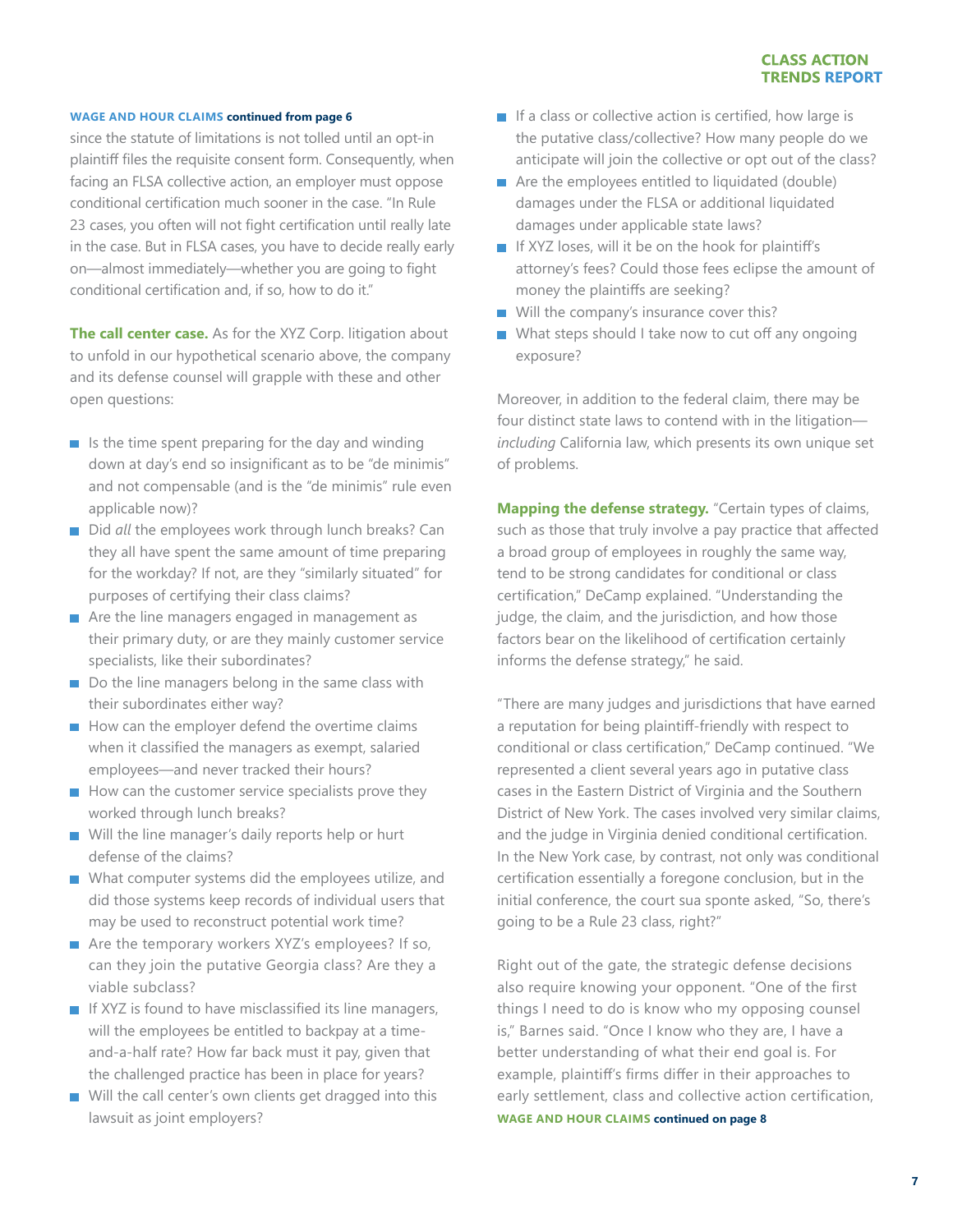#### **WAGE AND HOUR CLAIMS continued from page 7**

discovery and motion practice. Some firms wish to explore possible resolution pre-suit or pre-certification while others want to aggressively litigate through the certification stage." Armed with this knowledge, the client can make an informed decision about how it wishes to proceed.

"*When* to oppose class certification is one of many critical strategic decisions that go into defending a wage and hour claim," Barnes explained further. "Even in Section 216(b)

### *"There is no 'one size fits all' when defending a class action," Barnes stressed.*

collective action cases, there may be reasons *not* to fight certification early on," he notes. "There are situations where I have not fought conditional certification, or only fought conditional certification in part by seeking to pare down the class. However, even if you do not challenge conditional certification early, you are still developing your strategy with an eye to seeking decertification of the class down the road."

Barnes also said, "I also look to see if the claim is a hot issue right now, or a gray area that people are litigating, because it may signal that this plaintiff's attorney is trying to make some law. It certainly affects the strategy in such a case." (In other words, a plaintiff's firm may be trying to make a name for itself by creating new law or setting favorable precedent. If the firm is leading the charge, it can make itself the "go to plaintiff's firm" on an issue.) Currently, joint employer issues fall under this category—particularly cases involving franchises. For some time, plaintiff's attorneys had been pushing the legal envelope in donning and doffing cases, too. "Donning and doffing was really hot for a while, and a handful of plaintiff's attorneys were really trying to make law on the issue" Barnes explained. When a client is sued by them, we would caution that this particular firm is trying to create the law on this issue, and you should assume this case is not going away quickly."

The other important variable is the client. Each client has unique business considerations to weigh and its own preferences on how to proceed. "Some employers will say,

'If the plaintiff is trying to make law, I want to make law, too. Let's do it—let's make law.'" said Barnes. "Other clients say they do not want to be the first one to make this law, so if there are other similar cases going on that are litigating this issue, we try to slow the case down."

It is critical for employers (and their counsel) to consider the strategic goals that might inform the defense strategy. "Do you have an upcoming acquisition? Are you concerned about publicity? These factors may tip the scale toward early resolution. Is this an

> important issue to you? Is it a fundamental attack on your business model? There may be something on the horizon for the business that counsels in

favor of fighting, or delaying, or an early settlement. It's not always about taking the gloves off," Barnes stressed. "We do what's best for the client."

The decision of whether to enforce an arbitration agreement in a wage suit, even one that includes a class-action waiver, is similarly nuanced. "Often we will try to enforce those agreements," Barnes said, "but there are certainly situations where, in consultation with the client, we may decide not to. If we think we can manage the size of the class, and it makes business sense from a cost perspective not to enforce those agreements, we would not."

**The key takeaway:** "There is no 'one size fits all' when defending a class action," Barnes stressed. "There is never an instance where the defense should do something *automatically*. It has to be a decision made by the client depending on a variety of factors that are not necessarily limited to the merits of the claims."

**A daunting prospect.** "Employers that have not faced class or collective wage actions before may find such a situation scary. Even relatively small cases can be very scary," Barnes said. Our aim over the next few installments of the *Class Action Trends Report* is to make the prospect of defending a multi-plaintiff wage and hour suit a bit less daunting. We will discuss the types of collective and class wage and hour claims and the challenges that arise in defending them, and will offer preventive tips and other strategies for employers to ready themselves.  $\blacksquare$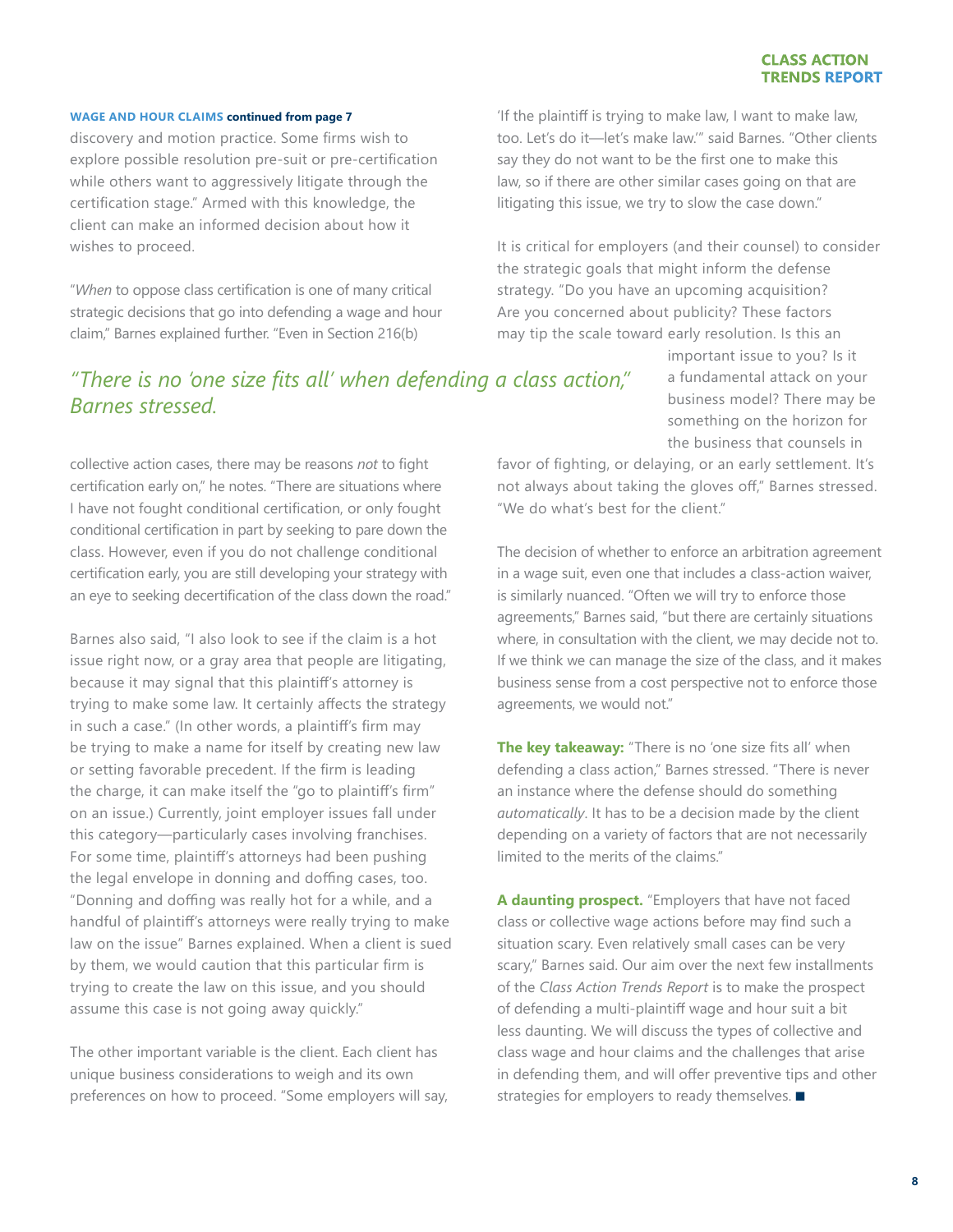## <span id="page-8-0"></span>**The legislation**

The Fair Labor Standards Act sets a minimum wage floor, requires that employees be compensated at an overtime premium for all hours worked over 40 in a workweek (unless they fall within one of the broad statutory overtime exemptions), restricts the use of child labor, and—thanks to subsequent amendments to the statutes—prohibits discrimination in compensation on the basis of sex.

The Depression-era remedy, enacted in 1938, has been amended over the years to address the evolving nature of work; however, many observers lament that those modest revisions to the FLSA simply have not kept up with the 21st century workplace. It has left employers fitting the square peg of modern-day work into the round hole of an industrial-era regulatory regime. The complexities of the statute and its enabling regulations, and an eager plaintiff's bar looking to capitalize on inevitable lapses, make the already arduous task of compliance more difficult.

### **FLSA, Section 216**

Federal wage and hour claims are brought under Section 216(b) of the FLSA, which affords employees a private right of action for violations of the law's substantive provisions. It allows employees to recover unpaid minimum wages or overtime compensation due, as well as an equal amount in liquidated damages. It also allows an award of plaintiff's attorneys' fees and costs.

Under Section 216(b), one or more employees may maintain an action "for and on behalf of himself or themselves and other employees similarly situated." The law further provides, "No employee shall be a party plaintiff to any such action unless he gives his consent in writing to become such a party and such consent is filed in the court in which such action is brought." This language gives us the unique "opt-in" collective action mechanism through which employees pursue FLSA claims on a classwide basis.

Section 216(c) authorizes the Secretary of Labor to bring a court action to recover unpaid minimum wages or overtime on employees' behalf. Once the Secretary files a complaint on behalf of employees, the employees' right to sue is extinguished (unless the Secretary moves to dismiss the action).

### **FLSA or Rule 23? Or** *both***?**

Rule 23 of the Federal Rules of Civil Procedure governs class actions brought under state wage and hour laws. (The requirements for certifying a class action under Rule 23 were discussed in detail in previous issues of the *Class Action Trends Report*.) The standard for certifying a collective action under the FLSA is no more stringent than that for certifying a class under Rule 23. But there is a significant difference: Unlike a Rule 23 class, in which employees must affirmatively "opt *out*" of a class litigation if they do not wish to take part in its potential recovery or be bound by a final judgment, the FLSA requires prospective members of a collective action to affirmatively "opt in" to the litigation. Opting in and opting out may appear inherently incompatible, yet plaintiffs often bring "hybrid" federal and state wage and hour claims on a class basis.

The nation's courts are split on whether a plaintiff can bring a Rule 23 class action concurrently with a collective action under the FLSA, and the Supreme Court has yet to address the question. However, the Second, Third, Seventh, Ninth, and Eleventh Circuit Courts of Appeal have held that a statelaw Rule 23 class action may be maintained in the same proceeding as an FLSA collective action.

In 2016, the Eleventh Circuit issued its opinion in *Calderone v. Scott*, observing that the purpose behind both collective actions and Rule 23 class actions is to resolve common claims efficiently. When the underlying factual bases for the claims are identical, it would not be convenient or economical to relitigate the state law claims in state court, the appeals court reasoned. While it recognized that the district court below was concerned about the procedural differences between the two types of claims, the appeals court also found nothing confusing about sending two separate notices, or about the other procedural components involved in class or collective actions. Simply, Rule 23 and FLSA actions are not "irreconcilable."

Other courts have disagreed. Those courts have refused to certify a Rule 23 class action based on state wage statutes as well as a collective action based on overlapping FLSA claims because the two were "mutually exclusive" and would create confusion. Consequently, the future of dual-filed class and collective actions remains uncertain. Nevertheless, it appears that circuit courts around the country will start pushing the Supreme Court to review a decision on this issue and resolve the circuit split.  $\blacksquare$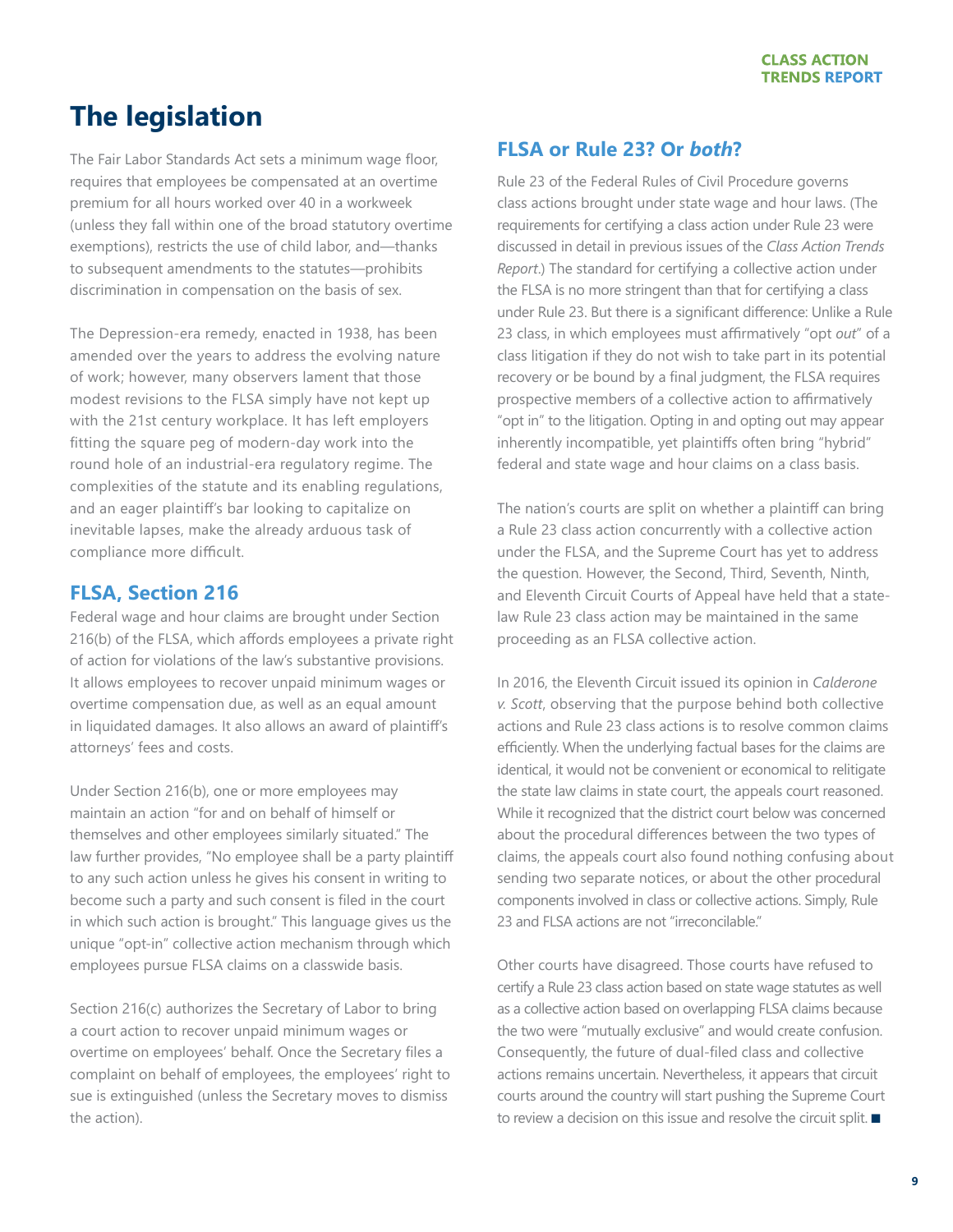## <span id="page-9-0"></span>**Prevention pointer: Money can't buy happiness … but avoiding a wage and hour lawsuit can!**

### **By Vincent E. Polsinelli and Christopher J. Stevens**

When it comes to preventing wage and hour class or collective actions, the best offense is a good defense. Wise companies are proactive, and take steps to identify and mitigate risk to prevent these actions before they are ever filed. This "Prevention Pointer," like others before it, is designed to help you avoid these actions. We will identify several mistakes that frequently give rise to such actions, and offer guidance on steps that your company can take to avoid them and/or limit its exposure.

### **Misclassification of nonexempt employees as exempt.**

Perhaps the most common setting for wage and hour class actions is when exempt, salaried employees claim they were misclassified and, therefore, are entitled to unpaid overtime. Recently, the hottest flashpoint in this ongoing battle has been over whether employers properly exempted middle-management positions under the executive exemption (*e.g.,* assistant managers, department managers, shift supervisors, team leaders, and the like).

Employers with exempt employees in those roles can, and should, consider taking steps to reduce their risk of facing a class action. These steps may include:

- drafting detailed job descriptions that accurately reflect the duties of these employees
- $\blacksquare$  reviewing those job descriptions periodically to ensure continued accuracy, and
- having employees sign those job descriptions during annual reviews.

Employers also should consider conducting an audit (internal or external) of any positions identified as particularly close calls. When conducting such an audit, maintaining privilege is key. The only way to keep audits away from the prying eyes of future plaintiffs is to conduct them under the protection of the attorney-client privilege. Employers should keep that in mind throughout the audit process.

**Misclassification of employees as independent** 

**contractors.** Federal and state departments of labor have been particularly aggressive on the misclassification front in recent years, seeking to reinforce their positon that nearly all workers are employees (as opposed to independent contractors). Thus, while independent contractor arrangements can often provide significant benefits, they invariably create some risk.

In order to mitigate this risk, companies should scrutinize their independent contractor agreements themselves and, more importantly, the actual economic realities of the relationship. Although the issue can get quite complex, a good starting point is to ask: Does the relationship more closely resemble an arm's length transaction between two businesses or a traditional employment relationship? In the former case, the individual is more likely to be a true independent contractor. In the latter, there is a good chance that a court or jury will find that the person is actually an employee. In most cases, an employer cannot merely "paper over" a relationship with a written agreement.

**Joint employment.** A recent National Labor Relations Board (NLRB) decision on joint employers sent shockwaves through this area of law. Previously, to be deemed a joint employer, a company must have actually exercised direct and immediate control over the terms and conditions of a particular employee's work. After the NLRB's 2015 decision in *Browning-Ferris Industries*, however, the company's actual exercise of control is no longer dispositive. The mere potential to exercise even indirect control is what matters.

This increased risk of being deemed a joint employer should prompt companies to evaluate the wage and hour practices of business partners with whom they might be deemed joint employers. Companies should review the agreements giving rise to such relationships and either shift or mitigate that risk.

**Off-the-clock work.** The potential exposure for failing to pay employees for their off-the-clock work has increased drastically as the workplace has become more mobile and **PREVENTION POINTER continued on page 11**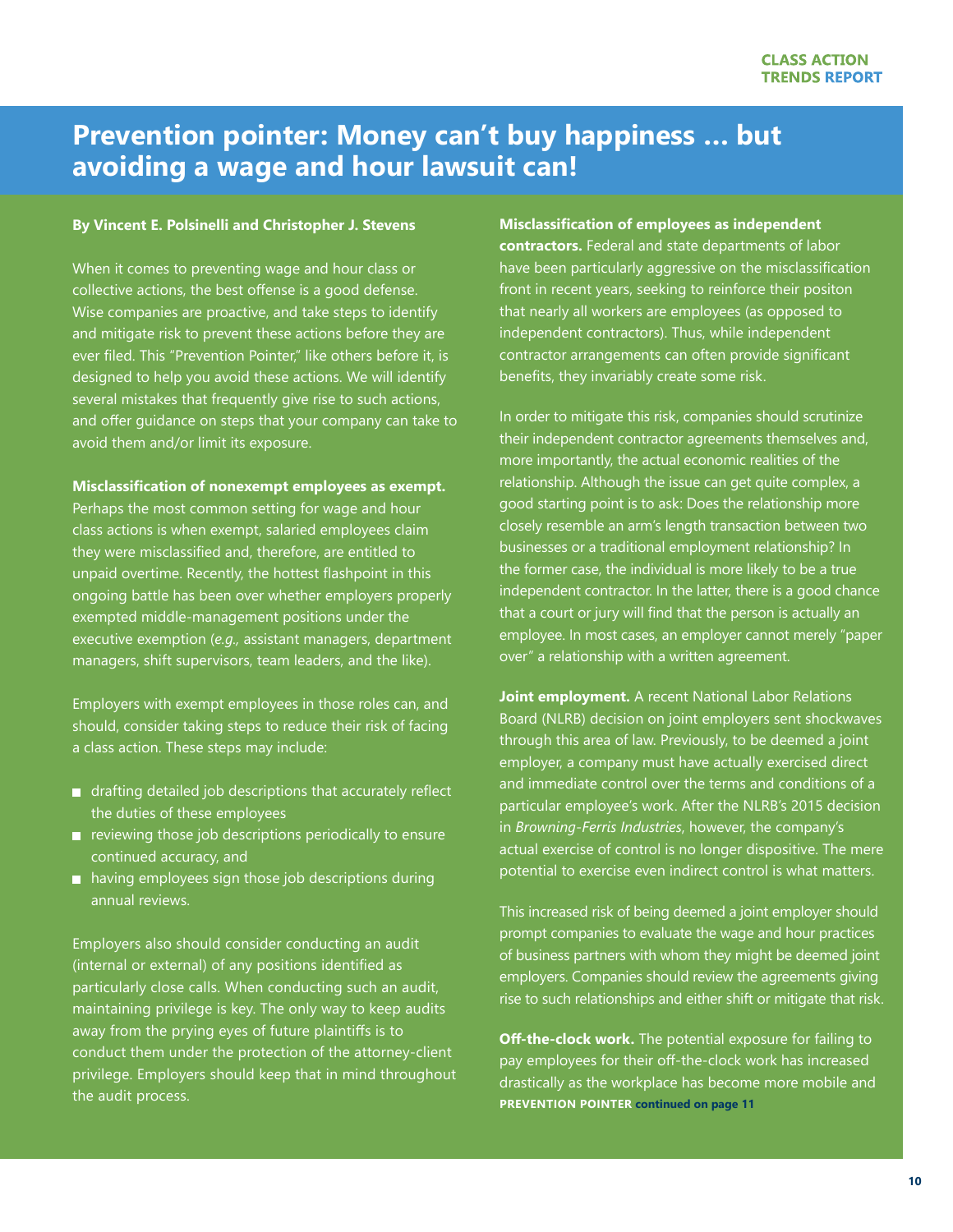#### **PREVENTION POINTER continued from page 10**

technology-driven. Gone are the days when an employee could only work from the office. Today, many employees can work (or claim to have worked) from almost anywhere and at any time as long as they have a smartphone or laptop handy. This creates significant risks for employers that may be subject to claims that they failed to pay nonexempt employees for time worked off the clock, even after employees have punched out for the day.

In order to guard against this risk, the best practice is to limit nonexempt employees' access to telecommuting/smartphone technology that could allow them to credibly claim that they worked off the clock. In addition, a strong policy prohibiting off-the-clock work is critical. Employees should be presented with, and asked to acknowledge, this policy at the time of hire. If an employee violates this policy, he or she still must be paid for any time actually worked, but the employee also should be disciplined for the policy violation, and employers should apply progressive discipline if additional violations occur. For their part, front-line supervisors should be trained to detect and report off-the-clock work.

**Compensable time.** Must an employee be paid for travel time to or from a work assignment? Or the time it takes to get through a security checkpoint once they get there? How about the time that it takes the employee to put on or remove a uniform or safety equipment once they get inside the workplace? These questions have given rise to an increasing number of class actions in recent years.

As one might suspect, the answers are fact-specific. Employers with a workplace that involves such time should analyze carefully whether the time is compensable under the unique circumstances presented.

**Tipped employees.** Service-industry employees such as restaurant servers, bartenders, and bussers are suing employers with increasing frequency. Such cases can involve a variety of alleged minimum wage violations, including claims that gratuities (or portions thereof) were withheld unlawfully, that a service or similar charge should have been passed along as a gratuity, that gratuities were required to be included in an unlawful tip pool, or that tipped employees spent too much time performing nontipped work. In many such cases, plaintiffs argue that the allegedly unlawful practice invalidates the tip credit, and entitles them

to the difference between their actual hourly rate and the minimum wage for every hour worked within the applicable statute of limitations, plus liquidated damages. If accepted, those arguments can result in significant liability.

Service-industry employers such as hotels and restaurants therefore must be increasingly mindful of their wage practices relating to tipped employees. In particular, they must be aware of who is participating in any tip pooling. Employers should ensure that tipped employees are properly informed of the tip-credit arrangement. And employers should be on the lookout for any additional charge tacked on to bills that could arguably be perceived as a gratuity.

**State-specific issues.** In addition to the overarching issues discussed above, many states also have their own wage and hour laws that serve as additional bases for potential liability, creating even greater risk. In many cases, those rules apply in addition to, and are stricter than, federal law. For example, many states (including New York) impose a higher salary threshold for exempt employees. Many others have unique rules governing call-in pay, meal breaks, spread-of-hours or split-shift pay, and more.

Thus, in addition to being aware of federal law, it is important to be mindful of applicable state and local laws. This is especially so for nationwide or multi-state employers that may operate and are subject to the laws of several different states. Assuming that compliance with the FLSA will suffice is not a sound business practice.

**Knowledge is power.** An awareness of the applicable laws, both federal and state, and the risks they create is imperative to identifying and addressing potential red flags. It is often said that "knowledge is power," and that adage rings especially true in preventing wage and hour class or collective actions.

Wise employers will work with counsel to identify and mitigate risk before it evolves into litigation. Unlike fine wines, wage and hour issues do not get better with time. If an employer becomes aware of a potential issue (*e.g.*, a potentially misclassified position), ignoring it and hoping that nobody else will notice is never a winning strategy.

Be on the lookout for additional prevention pointers on these wage and hour quandaries in coming issues of the *Class Action Trends Report*.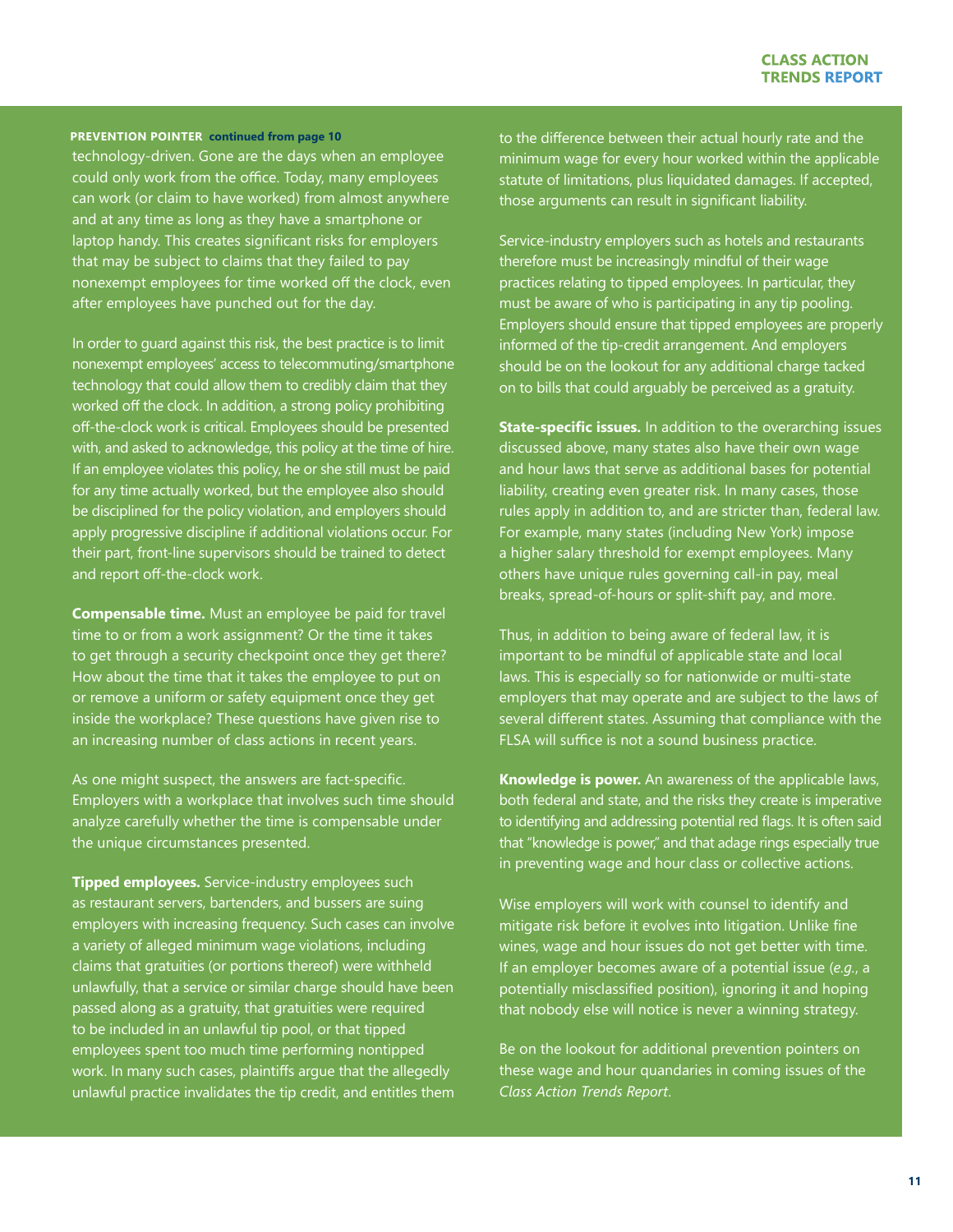## <span id="page-11-0"></span>**Only in California**

While the Fair Labor Standards Act establishes federal wage and hour requirements, state law typically offers more generous employee protections beyond the federal "floor." California, in particular, imposes greater compliance challenges for employers, which means a much greater risk of significant liability for violations of the state's statutory provisions. Indeed, it is perhaps in the wage and hour area where California most earns its reputation as an unabashedly pro-employee state.

The state's wage and hour mandates and wage payment requirements are embodied in the California Labor Code and Wage Orders established by the Industrial Welfare Commission. Additional statutory enactments, such as the Business and Professions Code and Private Attorneys General Act (PAGA), make damages for violations of those provisions much more costly.

"In most states, former employees file FLSA and state-law based overtime claims," notes Cary Palmer, a Principal in the Sacramento office of Jackson Lewis. "However in California, FLSA claims are rarely alleged because of the state's more onerous daily overtime rules, and former employees often allege a long list of other claims, including PAGA claims, wage statement violations, and meal and rest period violations."

California's burdensome minimum wage and overtime provisions will be discussed in coming issues of the *Class Action Trends Report*. This issue looks at some of the *other* uniquely cumbersome wage and hour mandates that set California apart. A breach of these provisions invites a cause of action unto itself—usually brought on a representative basis. Moreover, these provisions typically are used by plaintiff's attorneys to obtain information when pursuing claims alleging substantive wage violations.

**Wage notices.** At the time of hire, employers must provide California nonexempt employees a written Wage Theft Prevention Act notice. Among other information, the notice must include specific details about:

- $\blacksquare$  rate(s) of pay
- designated pay day m.
- the employer's intent to claim allowances (meal or ш lodging allowances) as part of the minimum wage
- $\blacksquare$  the basis of wage payment (by hourly rate, shift, day, week, piece, and so on)
- $\Box$  applicable rates of pay (including overtime rates), and
- paid sick leave entitlements.

Employers must provide a new notice within seven days following any change to the required information, unless the information is shown on the employee's pay stub for the following pay period or other legally required written notice. Notice must be provided in the language that the employer normally uses to communicate employment-related information to the employee.

A separate statute requires employers to provide most employees who receive commissions with a signed written commission plan.

Moreover, every paycheck must be accompanied by an itemized wage statement. Labor Code Section 226(a) spells out the information that must be included on wage statements. Labor Code Section 226.2 requires piece rate **ONLY IN CALIFORNIA continued on page 13**

## **Class action alert!**

Employers must be diligent in ensuring their wage statements comply with the law. Plaintiff's attorneys almost automatically include a claim under Section 226 when they file a California wage and hour suit alleging underlying wage violations, *i.e.*, failure to pay overtime. By asserting this cause of action in their class action complaint, plaintiffs are provided with the ability to access written itemized wage statements (more commonly known as pay stubs) of:

- a sample of putative class members, regardless of whether a class action is certified; and
- $\blacksquare$  the entire class if a class action is ultimately certified.

At first glance, disclosing pay stubs may not seem problematic except for the time and expense associated with doing so. However, once the plaintiff's attorneys are in possession of those pay stubs, they will scrutinize them to determine if they are noncompliant on their face, which can create large penalties for an employer.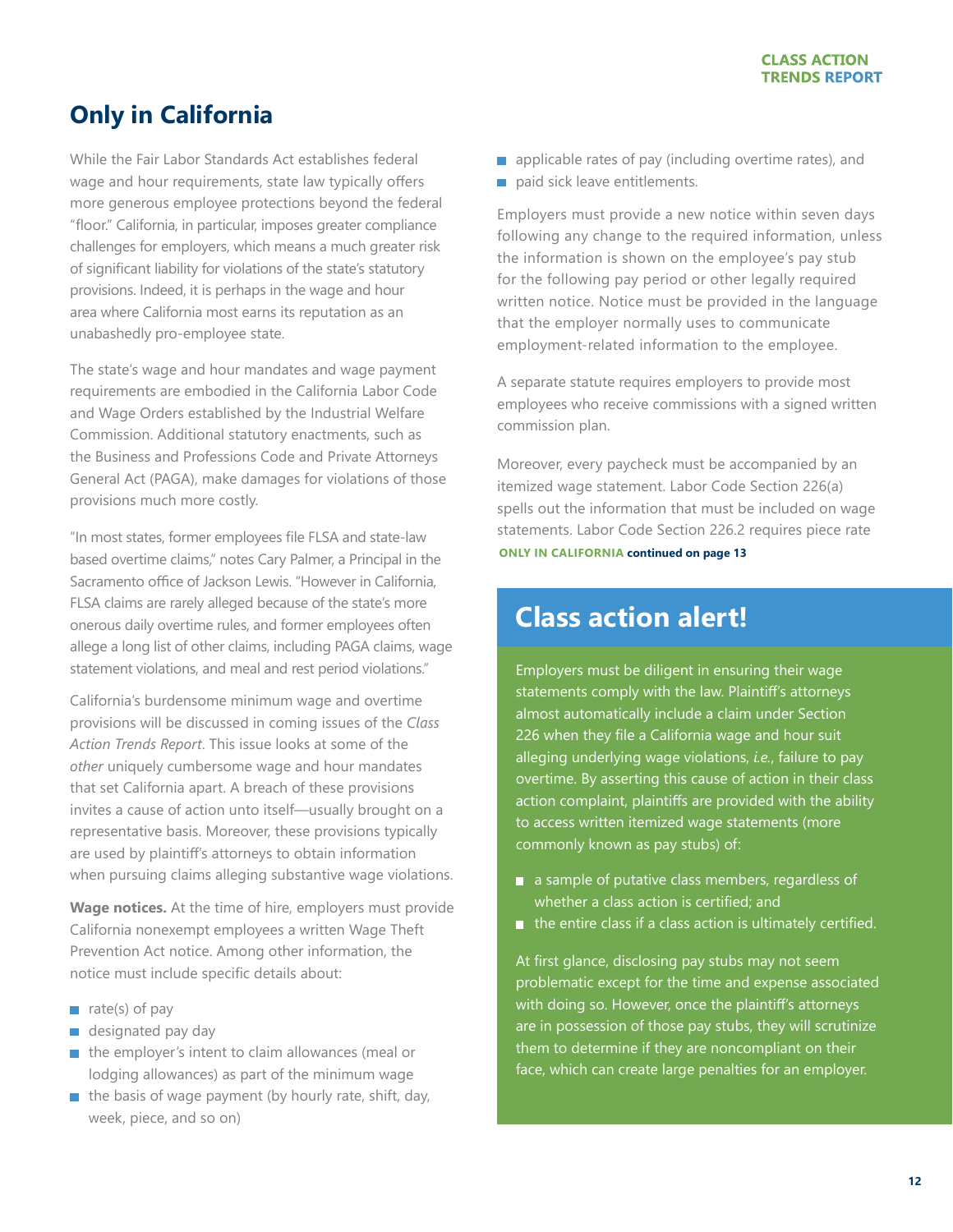#### **ONLY IS CALIFORNIA continued from page 12**

compensation to be set forth. In addition, the California paid sick leave law requires employers to include the amount of available paid sick leave on the wage statement or other written statement provided to employees with each regular paycheck.

**Deductions from pay.** It is illegal to dock an employee's pay for mistakes that cause a monetary loss to the

If an employee quits without notice, all accrued wages are due within 72 hours. Employees who provide notice are entitled to receive accrued wages at the time of termination or within 72 hours after notice, whichever occurs later. Fired employees are entitled to their accrued wages *immediately*. "Accrued wages" include earned but unused vacation and personal time and so-called floating holidays. It also may include bonus, profit sharing, or commission payments depending upon the particular arrangement between the employer and the employee.

*California's Wage Orders contain a number of other oddball mandates that can readily trip up employers ...* 

An employer that fails to pay wages when due at termination also may be liable for "waiting

company, unless the employer is prepared to prove dishonesty or "gross negligence." Even then, the deduction might be subject to challenge in court. An employer also may not unilaterally offset debts owed by an employee to the employer. Use-it-or-lose-it vacation policies are unlawful as well; however, employers may place a "reasonable" cap on the amount of vacation time an employee may accrue.

Stringent requirements must be met before an employer may make any deduction from wages, and California's Division of Labor Standards Enforcement has opined that deductions from final wages are not permitted.

**When to pay.** California Labor Code Section 204 sets strict limits on *when* employers are required to pay wages. Generally, for work performed between the 1st and 15th of a month, wages of nonexempt employees must be paid by the 26th. Wages for work performed between the 16th and the end of the month must be paid by the 10th of the following month.

California law permits weekly, biweekly, or semimonthly payroll if the wages are paid not more than seven calendar days following the close of the payroll period. The California Supreme Court has ruled that employers must pay earned commissions in accordance with Section 204's requirements and not monthly, as had been a generally accepted practice.

time" penalties, that is, one day of wages for every day the employee has to wait to get paid, up to a maximum of 30 days.

*How* **to pay.** If an employer uses a check or other "instrument" to pay California employees, those employees must be able to cash that check without having to pay any fee at some place of business in the state, and the name and address of that business must appear on the face of the check (not on the pay stub, but on the check). Be careful even if you use a California bank to issue payroll; many banks will charge a fee to cash a paycheck even if drawn on an account with that bank if the person cashing the check does not have an account with that bank. Direct deposit agreements may be the way to go, but they must be voluntary.

**Other mandates.** California's Wage Orders contain a number of other oddball mandates that can readily trip up employers—and which entrepreneurial plaintiff's lawyers have successfully unearthed to extract classwide monetary concessions. The most recent example is the Wage Orders' "suitable seating" requirements, which say employees "*shall* be provided with suitable seats when the nature of the work reasonably permits the use of seats." Whether the nature of work permits employees to be seated has been the source of much litigation over the past several years (particularly in lawsuits against retail employers), even drawing the California Supreme Court's attention.  $\blacksquare$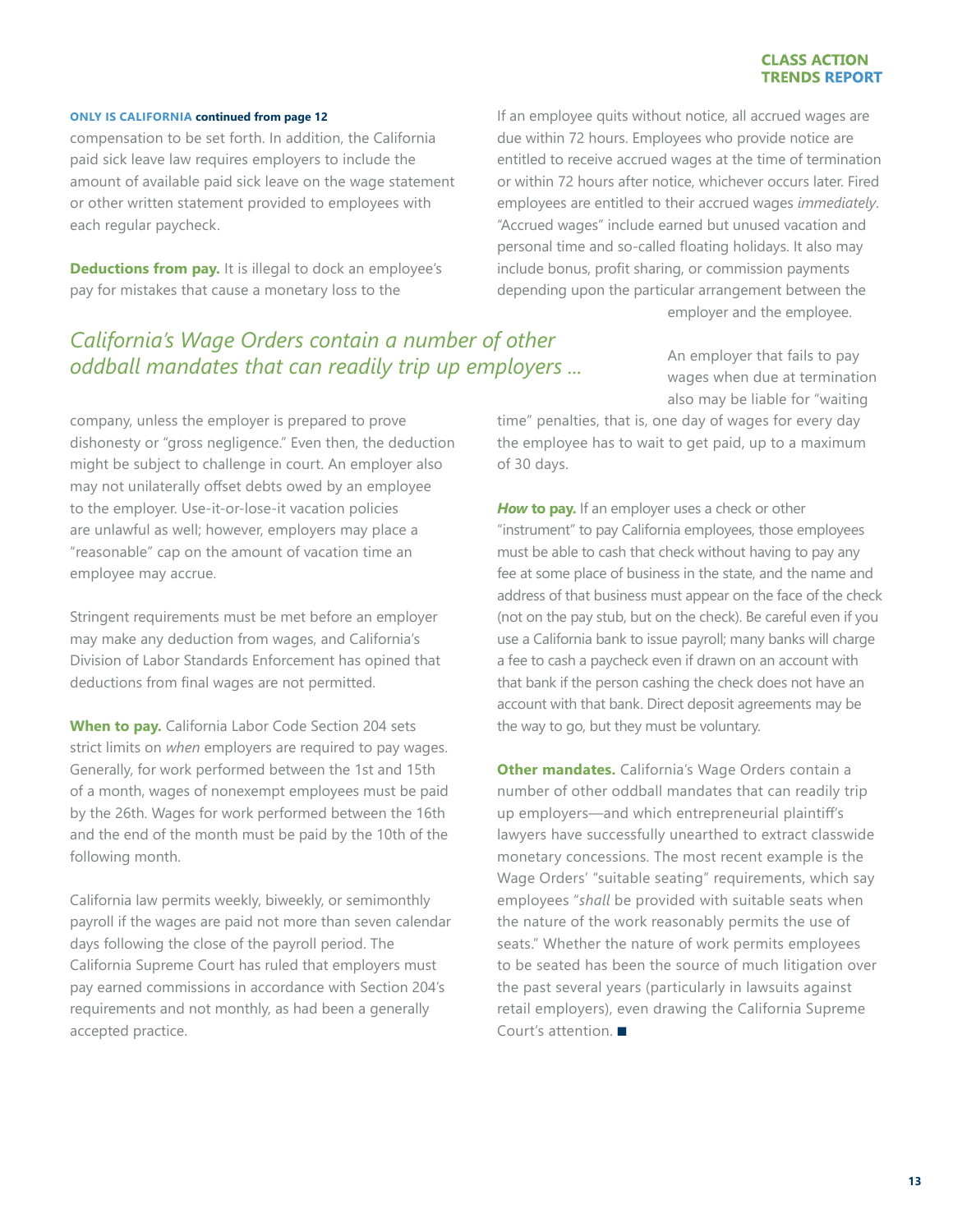## <span id="page-13-0"></span>**Regulatory roundup**

Unlike discrimination claims, plaintiffs bringing wage claims under the Fair Labor Standards Act are not required to exhaust their remedies with an administrative agency before filing suit. However, the presence of the U.S. Department of Labor is still keenly felt, in the enforcement actions that the agency brings on behalf of workers in targeted industries and in the significant regulatory role that it plays, impacting *all* covered employers.

### **The Trump DOL**

The DOL promulgates regulations (and "sub-regulations") to implement the FLSA's provisions, offers guidance to employers in interpreting the law, and seeks to advance its legal position on wage and hour issues by filing "friendof-the-court" or amicus briefs in cases being litigated in the courts. The agency veers in more or less employeeprotective directions with each new administration. During the next few years, we expect to see an unusually dramatic swing of the pendulum, as the Trump administration seeks to temper what it perceives as the pro-worker excesses of the previous administration.

"Under the Obama administration, we had a Department of Labor that not only was active in bringing enforcement actions and filing lawsuits in many cases, it was also very active in appearing as amicus in a lot of cases and trying to advance its position that way," said Justin

employers when the DOL revises its substantive position on specific legal questions under the FLSA and its enabling regulations. When the agency changes its legal stance on whether a particular job falls within one of the whitecollar overtime exemptions, for example, or in setting the parameters for applying a tip credit to employees' minimum wage rate, it is that much harder for employers to comply with an already complicated area of law.

### **Is deference due?**

Moreover, the DOL's flip-flopping has made the federal courts uneasy over whether to defer to the agency's interpretation of its own rules. "I think this is something we are going to see the Supreme Court take up in the next five years," Barnes said. "I expect the Court to seriously reconsider the concept of deference to government agencies." (Newly seated U.S. Supreme Court Justice Neil Gorsuch has criticized judicial deference to agency rulemaking as regulatory "whipsawing.")

**Informal guidance.** In its 1944 *Skidmore v. Swift & Co*. decision, the U.S. Supreme Court held that the DOL's "rulings, interpretations and opinions," while not controlling on the courts, "do constitute a body of experience and informed judgment to which courts and litigants may properly resort for guidance." Courts grant *Skidmore* deference when reviewing the agency's sub-regulatory guidance—not the formal rules enacted

### *During the next few years, we expect to see an unusually dramatic swing of the pendulum, as the Trump administration seeks to temper what it perceives as the pro-worker excesses of the previous administration.*

Barnes, a Principal in the Atlanta office of Jackson Lewis. "It will be interesting to see how that changes under President Trump. I think we are going to see a DOL that is more focused on educating companies and increasing compliance as opposed to aggressive enforcement," Barnes predicted.

A shift in enforcement approach is usually expected with a shift in the political winds. However, it becomes hard on through "notice and comment" rulemaking, but opinion letters and other informal interpretations of the law. Where the DOL has sought to do too much through informal means, there has

been pushback. For example, in 2014, the U.S. Court of Appeals for the Sixth Circuit rebuffed the agency's attempts at "regulation by amicus," holding in *Smith v. AEGON Companies Pension Plan* that a DOL amicus brief did not warrant *Skidmore* deference—even though both the Supreme Court and the Sixth Circuit had accorded such deference to amicus briefs in the past. Why? In part because the DOL's current interpretation **REGULATORY ROUNDUP continued on page 15**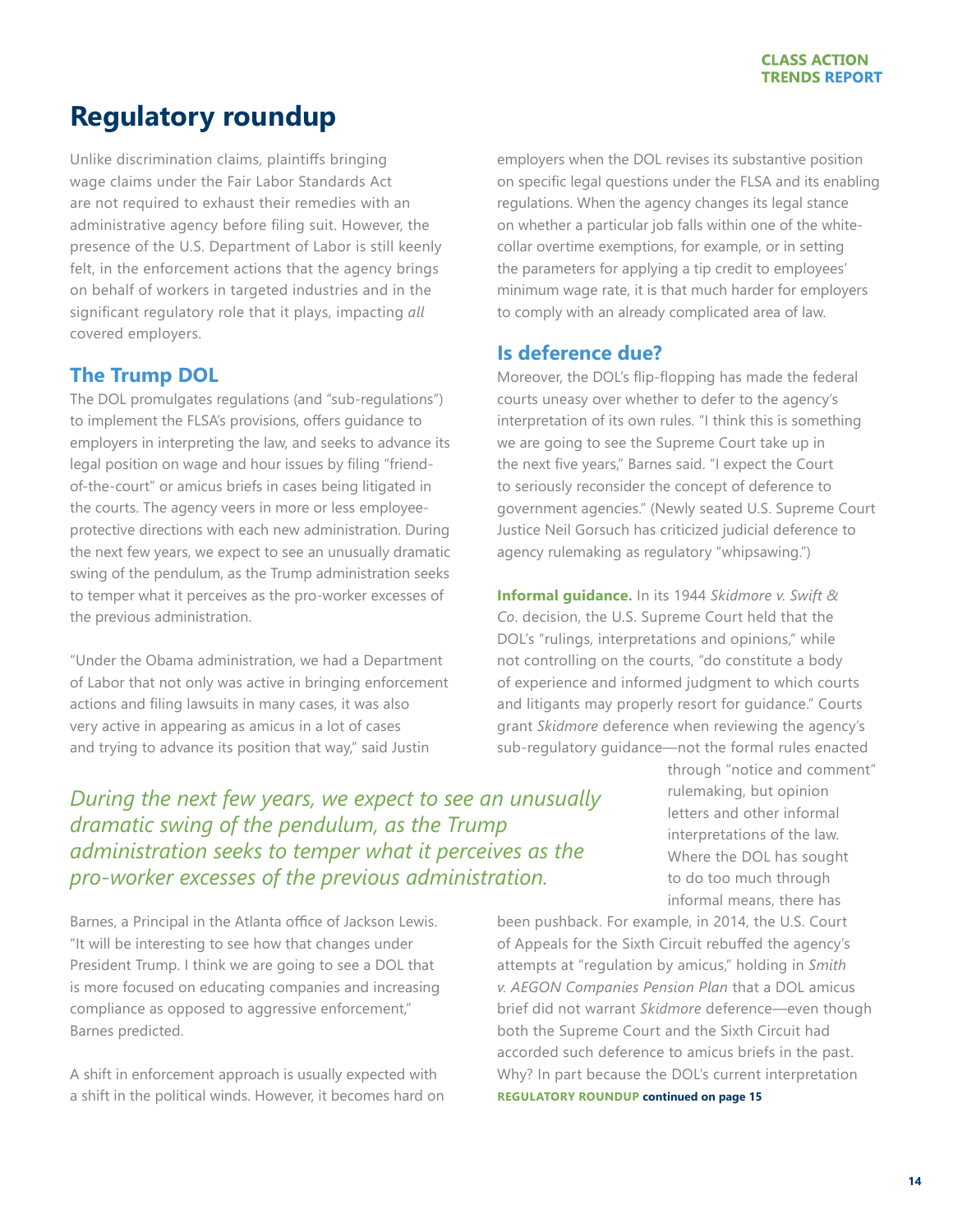#### **REGULATORY ROUNDUP continued from page 14**

of the issue—venue selection clauses under ERISA—was an "about-face" from its earlier position. "An agency's mood is not entitled to *Skidmore* deference," the appeals court reasoned. (The amicus briefs did not merit higher "*Chevron*" deference either, which is reserved for when an agency is "acting with the force of law" by issuing formal rulemaking.)

**No rulemaking.** In one of the most significant cases in decades for federal regulatory agencies, a unanimous

*Justice Antonin Scalia noted that the APA's exemption of interpretive rules from the notice-and-comment mandate was "meant to be more modest in its effects than it is today..."* 

Supreme Court in *Perez v. Mortgage Bankers Association* held that a DOL Wage and Hour Division Administrator Interpretation reversing course on the agency's position on the exempt status of mortgage loan officers was a valid agency interpretation, even though the guidance was issued without undertaking notice-and-comment rulemaking. (The emergence of "Administrator Interpretations" itself reflected a departure by the Obama administration from the issuance of opinion letters, which employers had commonly sought from the agency when the law was unclear on an issue.) The Administrative Procedure Act (APA) does not require federal agencies to engage in formal rulemaking when

merely promulgating such "interpretive rules," the High Court concluded. The Justices rejected the notion that the guidance was arbitrary and capricious because it contradicted opinion letters issued by the agency in 1999 and 2001, as well as a 2006 opinion letter that was issued after the DOL revised its "white collar" regulations in 2004, but was since withdrawn.

In a concurring opinion, though, Justice Antonin Scalia noted that the APA's exemption of interpretive rules from the notice-and-comment mandate was "meant to be

> more modest in its effects than it is today," and that "by a grant of deference to interpretive rules, agencies have used them not just to advise the public, but also to bind them." Therefore, these rules *do* have the force

of law, Scalia argued. Justice Clarence Thomas, writing separately, also bemoaned what he characterized as "a transfer of the judicial power to an executive agency" by the "steady march toward deference."

**Flip-flop.** A year later, however, in *Encino Motorcars, LLC v. Navarro*, the Supreme Court refused to grant *Chevron* deference to the DOL's latest iteration of its regulation on the exempt status of automobile service advisors. The 2011 version of the regulation was inconsistent with the agency's longstanding earlier position, and the industry had significantly relied on that prior interpretation. **REGULATORY ROUNDUP continued on page 16**

## **DOL withdraws 'guidance' on independent contractors, joint employers**

Labor Secretary R. Alexander Acosta offered employers welcome relief when he announced on June 7 that he was withdrawing the Department of Labor's informal guidance on joint employment and independent contractors, issued in 2015 and 2016 under the Obama administration.

With the many changes wrought by the growing "gig" economy and the rise of the "fissured" workplace (in

the parlance of Dr. David Weil, former Administrator of the DOL's Wage and Hour Division under President Obama), the DOL said it wanted to ensure that workers continued to be protected under laws that did not envision the contemporary employment relationships that exist today. In Administrator's Interpretation No. 2015-1, the DOL came down strongly on the side of **DOL WITHDRAWS "GUIDANCE" continued on page 16**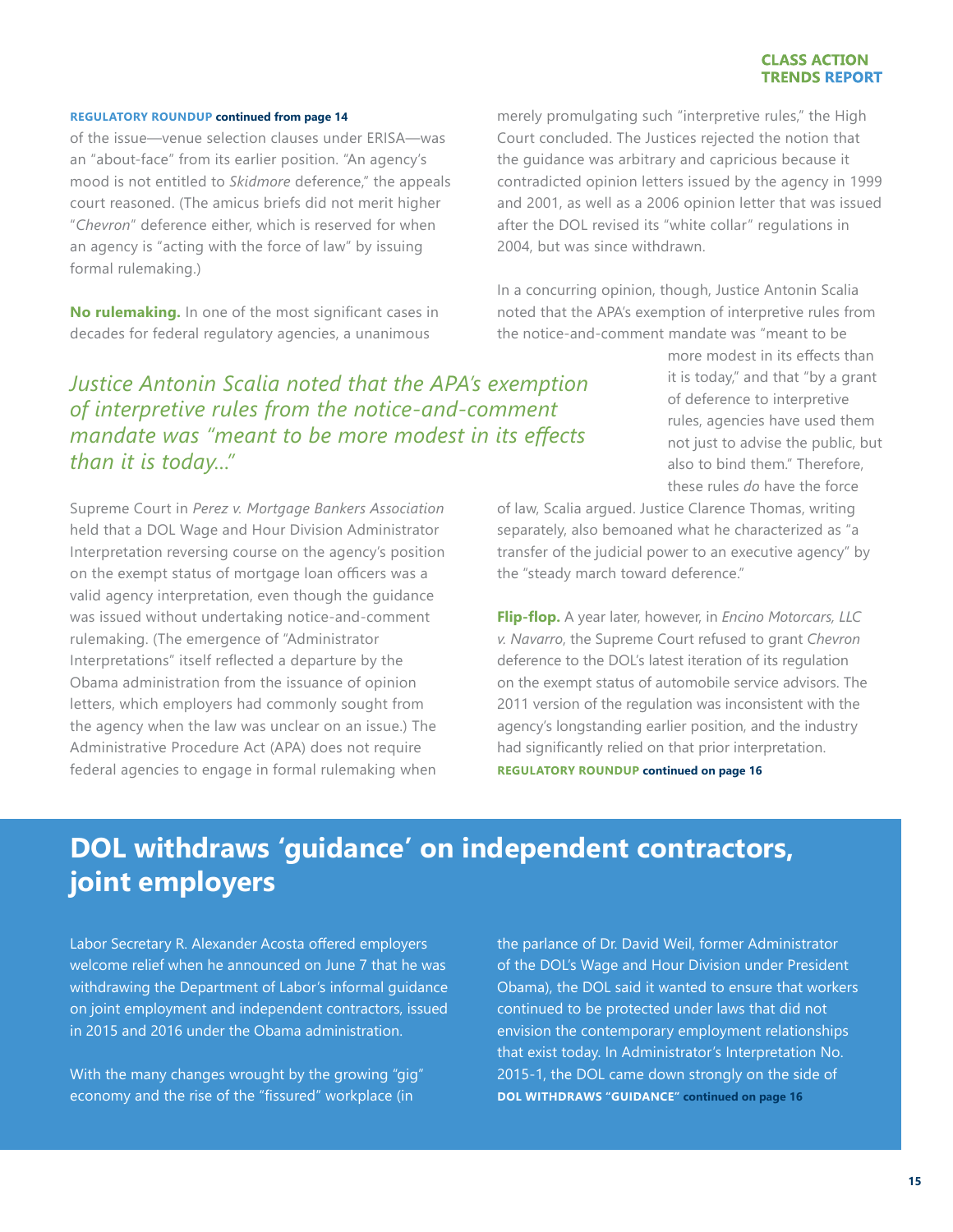### **REGULATORY ROUNDUP continued from page 15**

Consequently, the revised rule would not carry the force of law without the agency providing a reasoned explanation for departing from its earlier position, as set forth in an opinion letter issued in 1978, and a 1987 amendment in the DOL's Field Operations Handbook.

When an agency issues a regulation for a statute that it enforces, the agency's interpretation receives deference if the statute is ambiguous and the agency's interpretation of the statute is reasonable. However, if that regulation is "procedurally defective," deference is not due. In this case, the DOL offered little rationale for the decision to abandon its decades-old practice of treating service advisors as exempt. Agencies are free to change their existing policies, the Supreme Court observed, but

they must recognize that longstanding policies have "engendered serious reliance interests that must be taken into account." The "unexplained inconsistency" in DOL policy was arbitrary and capricious, so it was not entitled to *Chevron* deference.

**Inroad for the defense.** DOL flip-flopping can be a minefield for employers trying to comply with the FLSA's mandates. As a defense strategy, employers are finding it increasingly fruitful to challenge the DOL regulations head-on in light of the agency's changing interpretations. "We have seen lots of cases in which defense counsel flat-out questioned the validity of the DOL's regulations or positions," Barnes said. Judges are increasingly receptive to these arguments, as the ground continually shifts for employers.  $\blacksquare$ 

finding an employment relationship as opposed to an independent contractor arrangement, taking the position that most workers are employees under the Fair Labor Standards Act's "economic realities" test. Administrator's Interpretation No. 2016-1 broadened the definition of "joint employment," using the same expansive "suffer or permit to work" language found in the FLSA's definition of employment. That standard was even broader than the common law test or the test set forth under the National Labor Relations Act. Its aim: to ensure "that the scope of employment relationships and joint employment under the FLSA… is as broad as possible." **DOL WITHDRAWS "GUIDANCE" continued from page 15**

Opponents of these efforts viewed the DOL as overreaching, contending the agency was exceeding its statutory authority and erecting potential barriers to job growth. Opposition to the policies embodied in the sub-regulatory guidance documents sparked several rounds of congressional committee hearings. Observers were anticipating that Acosta would withdraw the DOL's Obama-era directives and restore the "independent contractor" and "joint employer" standards that have long been in effect.

"The withdrawal of the Administrator's Interpretations on joint employment and independent contractor misclassification is probably best seen not as a fundamental shift in substantive legal doctrine or the positions that the DOL will take in any given investigation, but rather as a sign of new overall enforcement priorities and a willingness to revisit positions taken during the previous administration," said Paul DeCamp, a Principal in the Washington, D.C. office of Jackson Lewis, and the former Administrator of the Wage and Hour Division under President Bush. "Secretary Acosta's action signifies a shift in emphasis away from novel and exotic theories, such as the fissured workplace, to broaden the employment relationship and toward a more traditional understanding of responsibility for wage and hour issues."